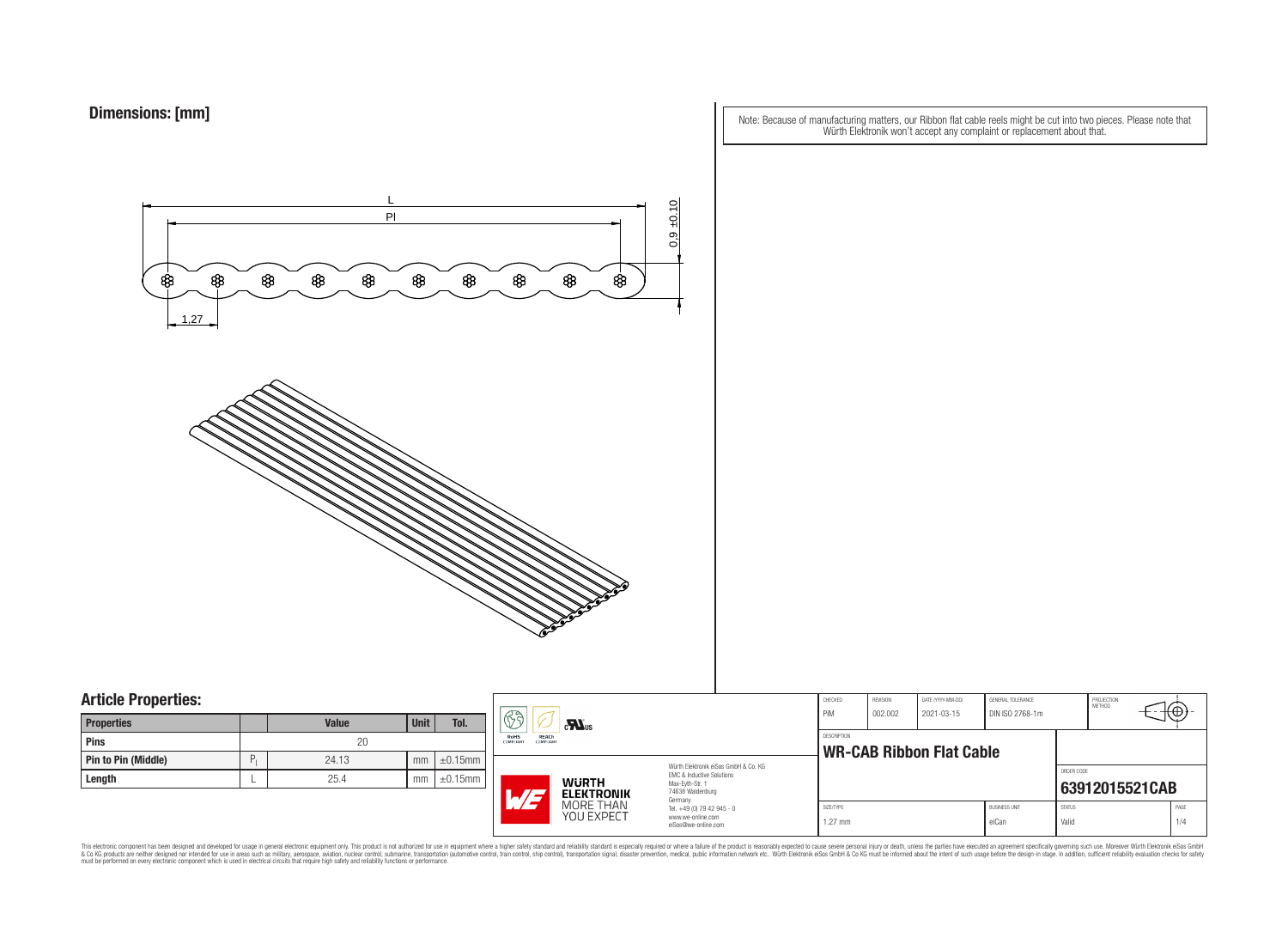## **Kind Properties:**

| <b>Properties</b> | <b>Value</b>                     | $H = 14$<br>vm |
|-------------------|----------------------------------|----------------|
| <b>Pitch</b>      | $\sim$<br>$\cdot$ $\sim$ $\cdot$ | mm             |

## **Material Properties:**

| <b>Insulator Material</b> | <b>PVC</b>                             |
|---------------------------|----------------------------------------|
| <b>Insulator Color</b>    | Grey with Red Marking on 1st Conductor |
| <b>Conductor Material</b> | Copper                                 |
| <b>Conductor Plating</b>  | Tin                                    |

## **General Information:**

| <b>Operating Temperature</b> | $-25$ up to $+105$ °C |
|------------------------------|-----------------------|
| <b>I Flame Test</b>          | WV-1 IEC 332-1        |
| Style                        | <b>UL 2651</b>        |

## **Electrical Properties:**

| <b>Properties</b>            |           | <b>Test conditions</b> | <b>Value</b> | <b>Unit</b>    | Tol. |
|------------------------------|-----------|------------------------|--------------|----------------|------|
| <b>Rated Current</b>         | ΙR        |                        |              | А              | max. |
| <b>Rated Voltage</b>         | $V_R$     |                        | 300          | V (RMS)        |      |
| <b>Withstanding Voltage</b>  |           | min                    | 2000         | $V$ (AC)       | min. |
| <b>Insulation Resistance</b> | $R_{ISO}$ | Kilometer              | 100          | M <sub>2</sub> | min. |
| <b>Signal Delay</b>          |           | Meter                  | 4.65         | ns             |      |
| <b>Conductor Resistance</b>  | R         | Kilometer              | 237          | Ω              | max. |
| <b>Unbalanded Capacity</b>   |           | 1 Meter                | 56           | pF             |      |
| <b>Unbalanced Impedance</b>  |           |                        | 105          | Ω              |      |
| <b>Unbalanced Inductance</b> |           | Meter                  | 1.45         | μH             |      |

## **Wire Properties:**

| <b>Properties</b>                  | Value       | <b>Unit</b> |
|------------------------------------|-------------|-------------|
| <b>Stranded Wire Section (AWG)</b> | (AWG)<br>חר |             |

# **Wire Properties:**

| <b>Properties</b>                     | <b>Value</b>               | <b>Unit</b> |  |  |  |
|---------------------------------------|----------------------------|-------------|--|--|--|
| <b>Stranded Wire Section (Metric)</b> | $0.089$ (mm <sup>2</sup> ) |             |  |  |  |
| <b>Number of Strands</b>              |                            |             |  |  |  |
| Diameter of single Strand             | 0.13                       | mm          |  |  |  |

## **Certification:**

| <b>RoHS Approval</b>                                                                      | Compliant [2011/65/EU&2015/863]     |  |
|-------------------------------------------------------------------------------------------|-------------------------------------|--|
| <b>REACh Approval</b>                                                                     | Conform or declared [(EC)1907/2006] |  |
| cULus Approval                                                                            | E328849                             |  |
| UR AWM 2651 VW-1 105°C 300V 28 AWG WUERTH ELEKTRONIK 298 cUR AWM I A/B 105°C 300V FT1 FT2 |                                     |  |

## **Packaging Properties:**

| - - - - -<br><br>ישיוע<br>.<br>-- | Bag |
|-----------------------------------|-----|
| <b>Unit</b><br>Packaging          |     |

1 piece  $= 1$  Meter of cable

|  | 63<br>$c$ <b>N</b> <sub>us</sub><br>RoHS<br>REACh<br>COMPLIANT<br><b>COMPLIANT</b> |                                                                                                                     | CHECKED<br>PiM                                                         | REVISION<br>002.002    | DATE (YYYY-MM-DD)<br>2021-03-15 | GENERAL TOLERANCE<br>DIN ISO 2768-1m |                               | PROJECTION<br><b>METHOD</b> | ćΦ |
|--|------------------------------------------------------------------------------------|---------------------------------------------------------------------------------------------------------------------|------------------------------------------------------------------------|------------------------|---------------------------------|--------------------------------------|-------------------------------|-----------------------------|----|
|  |                                                                                    |                                                                                                                     | DESCRIPTION<br><b>WR-CAB Ribbon Flat Cable</b>                         |                        |                                 |                                      |                               |                             |    |
|  | <b>WURTH</b><br>$\overline{M}$<br><b>ELEKTRONIK</b><br>MORE THAN<br>YOU EXPECT     | Würth Flektronik eiSos GmbH & Co. KG<br>EMC & Inductive Solutions<br>Max-Evth-Str. 1<br>74638 Waldenburg<br>Germany |                                                                        |                        |                                 |                                      | ORDER CODE                    | 63912015521CAB              |    |
|  |                                                                                    |                                                                                                                     | Tel. +49 (0) 79 42 945 - 0<br>www.we-online.com<br>eiSos@we-online.com | SIZE/TYPE<br>$1.27$ mm |                                 |                                      | <b>BUSINESS UNIT</b><br>eiCan | <b>STATUS</b><br>Valid      |    |

This electronic component has been designed and developed for usage in general electronic equipment only. This product is not authorized for subserved requipment where a higher selection equipment where a higher selection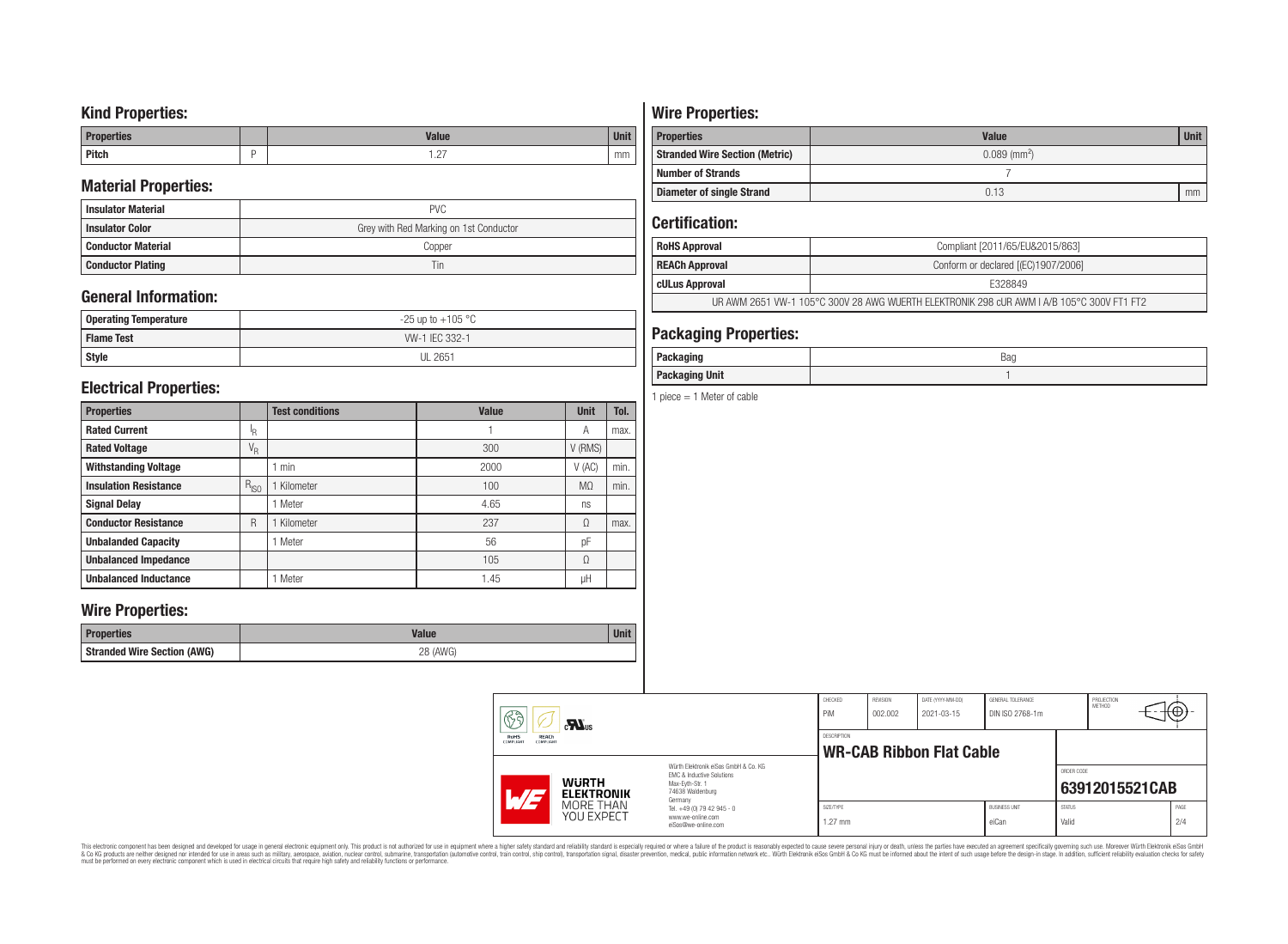## **Cautions and Warnings:**

### **The following conditions apply to all goods within the product series of the Connectors of Würth Elektronik eiSos GmbH & Co. KG:**

#### **General:**

- This mechanical component is designed and manufactured for use in general electronic equipment.
- Würth Elektronik must be asked for written approval (following the PPAP procedure) before incorporating the components into any equipment in fields such as military, aerospace, aviation, nuclear control, submarine, transportation (automotive control, train control, ship control), transportation signal, disaster prevention, medical, public information network, etc. where higher safety and reliability are especially required and/or if there is the possibility of direct damage or human injury.
- Mechanical components that will be used in safety-critical or high-reliability applications, should be pre-evaluated by the customer.
- The mechanical component is designed and manufactured to be used within the datasheet specified values. If the usage and operation conditions specified in the datasheet are not met, the component may be damaged or dissolved.
- Do not drop or impact the components, the component may be damaged.
- Prevent any damage or scratches on the component, especially on the actuator.
- Direct mechanical impact to the product shall be prevented (e.g overlapping of the PCB's).
- Würth Elektronik products are qualified according to international standards, which are listed in each product reliability report. Würth Elektronik does not warrant any customer qualified product characteristics beyond Würth Elektroniks' specifications, for its validity and sustainability over time.
- The responsibility for the applicability of the customer specific products and use in a particular customer design is always within the authority of the customer. All technical specifications for standard products do also apply to customer specific products.
- The mechanical component is designed to be used along with Würth Elektronik counterparts and tools. Würth Elektronik cannot ensure the reliability of these components while being used with other products.

#### **Product Specific:**

#### **Soldering:**

- The solder profile must comply with the technical product specifications. All other profiles will void the warranty.
- All other soldering methods are at the customers' own risk.

#### **Cleaning and Washing:**

- Washing agents used during the production to clean the customer application might damage or change the characteristics of the component, body, pins and termination. Washing agents may have a negative effect on the long-term functionality of the product.
- Using a brush during the cleaning process may deform function relevant areas. Therefore, we do not recommend using a brush during the PCB cleaning process.

#### **Potting and Coating:**

• If the product is potted in the customer application, the potting material might shrink or expand during and after hardening. Shrinking could lead to an incomplete seal, allowing contaminants into the components. Expansion could damage the components. We recommend a manual inspection after potting or coating to avoid these effects.

#### **Storage Conditions:**

- A storage of Würth Elektronik products for longer than 12 months is not recommended. Within other effects, the terminals may suffer degradation, resulting in bad solderability. Therefore, all products shall be used within the period of 12 months based on the day of shipment.
- Do not expose the components to direct sunlight.
- The storage conditions in the original packaging are defined according to DIN EN 61760-2.
- The storage conditions stated in the original packaging apply to the storage time and not to the transportation time of the components.

#### **Packaging:**

• The packaging specifications apply only to purchase orders comprising whole packaging units. If the ordered quantity exceeds or is lower than the specified packaging unit, packaging in accordance with the packaging specifications cannot be ensured.

#### **Handling:**

- Do not repeatedly operate the component with excessive force. It may damage or deform the component resulting in malfunction.
- In the case a product requires particular handling precautions, in addition to the general recommendations mentioned here before, these will appear on the product datasheet
- The temperature rise of the component must be taken into consideration. The operating temperature is comprised of ambient temperature and temperature rise of the component.The operating temperature of the component shall not exceed the maximum temperature specified.

These cautions and warnings comply with the state of the scientific and technical knowledge and are believed to be accurate and reliable. However, no responsibility is assumed for inaccuracies or incompleteness.

| 63<br>$\mathbf{M}_{\text{us}}$<br><b>RoHS</b><br><b>REACh</b><br><b>COMPLIANT</b><br>COMPLIANT |                                                                                                                                                     | CHECKED<br>PiM                                        | <b>REVISION</b><br>002.002 | DATE (YYYY-MM-DD)<br>2021-03-15 | GENERAL TOLERANCE<br>DIN ISO 2768-1m |                        | PROJECTION<br><b>METHOD</b> |                | €⊕∶         |  |
|------------------------------------------------------------------------------------------------|-----------------------------------------------------------------------------------------------------------------------------------------------------|-------------------------------------------------------|----------------------------|---------------------------------|--------------------------------------|------------------------|-----------------------------|----------------|-------------|--|
|                                                                                                |                                                                                                                                                     | <b>DESCRIPTION</b><br><b>WR-CAB Ribbon Flat Cable</b> |                            |                                 |                                      |                        |                             |                |             |  |
|                                                                                                | Würth Flektronik eiSos GmbH & Co. KG<br>EMC & Inductive Solutions<br><b>WURTH</b><br>Max-Evth-Str. 1<br>74638 Waldenburg<br>AT<br><b>ELEKTRONIK</b> |                                                       |                            |                                 |                                      |                        | ORDER CODE                  | 63912015521CAB |             |  |
| MORE THAN<br><b>YOU EXPECT</b>                                                                 | Germany<br>Tel. +49 (0) 79 42 945 - 0<br>www.we-online.com<br>eiSos@we-online.com                                                                   | SIZE/TYPE<br>$1.27$ mm                                |                            |                                 | <b>BUSINESS UNIT</b><br>eiCan        | <b>STATUS</b><br>Valid |                             |                | PAGE<br>3/4 |  |

This electronic component has been designed and developed for usage in general electronic equipment only. This product is not authorized for use in equipment where a higher safety standard and reliability standard si espec & Ook product a label and the membed of the seasuch as marked and as which such a membed and the such assume that income in the seasuch and the simulation and the such assume that include to the such a membed and the such